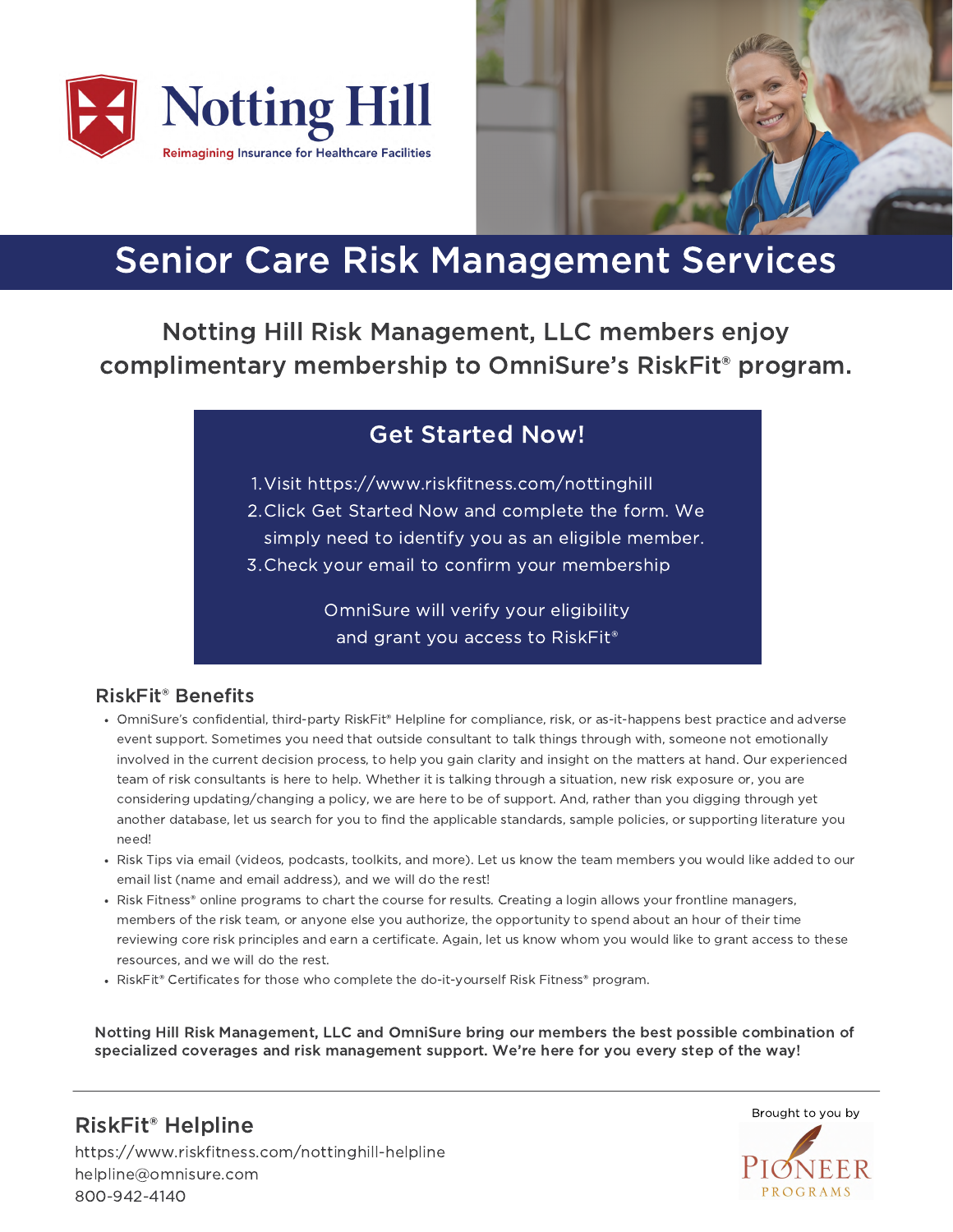



## Member Risk Management Services

Members of the Notting Hill Risk Retention Group can rest assured that they and their colleagues have accessto 24/7 clinical risk management support to help manage potential liability issues as they arise. Notting Hill Risk Management, LLC has partnered with OmniSure Consulting Group, a highly specialized risk control firm, to help you improve patient and resident safety, regulatory outcomes, and overall performance. All members receive RiskFit® Essentials as well as one of the various types of Risk Assessments. OmniSure's seasoned clinical risk consultants with deep setting-specific expertise specialize in rooting out pertinent information and supporting clients with recommendations to reduce risk and avoid losses.



### RiskFit® Essentials

No matter the size or setting, every member deserves the opportunity to reduce risk, improve performance, and get advice. OmniSure's Helpline for advice-on-demand is answered live, 24 hours a day, 7 days a week. RiskFit® Essentials online programs take members through a do-it-yourself assessment process, ultimately resulting in a RiskFit® Certificate and the opportunity to download riskspecific tools and resources. Monthly RiskTips by email that include videos, podcasts, and checklists.



### TeleRisk™ Consultation

The TeleRisk™ Consultation starts with a review of available external information, including the application, loss runs, survey history, website, online reviews, and other data, followed by a telephonic interview and best practices consultation, which can reveal a lot about risk exposures and opportunities for improvement. The TeleRisk™ Consultation results in a report with recommendations for the member and automatically comes with RiskFit® Essentials for support throughout the policy period.



### OffSight™ Risk Assessment

The OffSight™ Risk Assessment goes into significantly greater detail than the stand-alone TeleRisk™ Consultation to identify risks, starting with infection control, and provides clients with an in-depth list of recommendations. Using a combination of interviews and offsite reviews of policies, procedures, and facility practices, the consultant reports on risks, giving members client-specific recommendations. The clinical risk specialist also engages in a video tour of the facility.



### Comprehensive OnSight® Risk Assessment

The Comprehensive OnSight® Risk Assessment is perfect for those who are truly serious about managing risk. Our seasoned clinical risk consultants with setting-specific expertise will not only go deep to identify and address risks during the full-day detailed onsite inspection, but they will also consult along the way, resulting in the best possible recommendations and prioritized action plan to avoid claims and prevent lawsuits. RiskFit® Essentials is also included, of course!